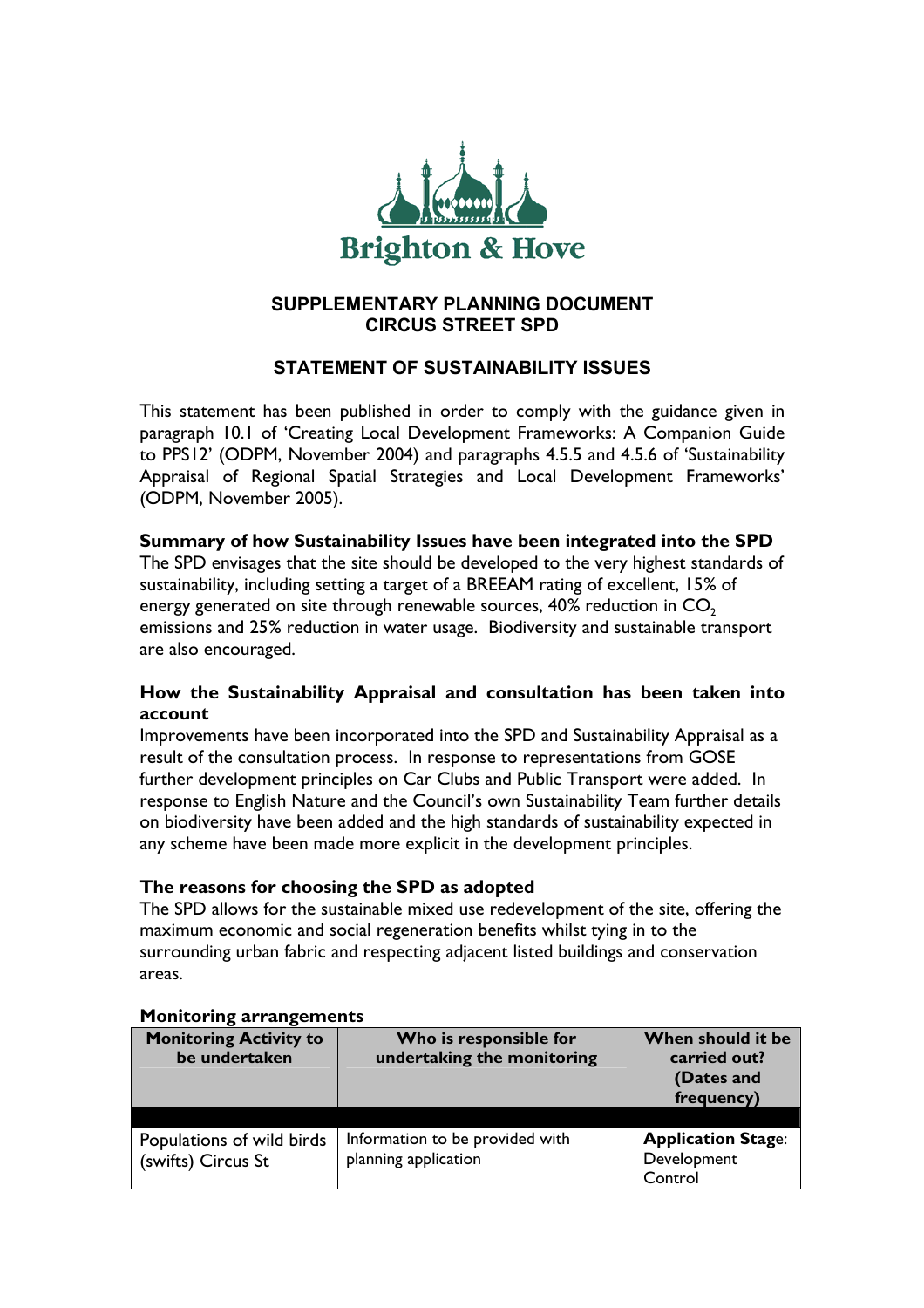|                                 |                                 | <b>Completion</b>         |
|---------------------------------|---------------------------------|---------------------------|
|                                 |                                 | Stage:                    |
|                                 |                                 | <b>Strategic Planning</b> |
|                                 |                                 | and Monitoring            |
|                                 |                                 | Team                      |
| <b>Bat population at Circus</b> | Information to be provided with | <b>Application Stage:</b> |
|                                 | planning application            | Development               |
| St?                             |                                 | Control                   |
|                                 |                                 |                           |
|                                 |                                 | <b>Completion</b>         |
|                                 |                                 | Stage:                    |
|                                 |                                 | <b>Strategic Planning</b> |
|                                 |                                 | and Monitoring            |
|                                 |                                 | Team                      |
| Number and area of              | Information to be provided with | <b>Application Stage:</b> |
| designated sites of             | planning application            | Development               |
| ecological value at             |                                 | Control                   |
| Circus St?                      |                                 | <b>Completion</b>         |
|                                 |                                 | Stage:                    |
|                                 |                                 | <b>Strategic Planning</b> |
|                                 |                                 | and Monitoring            |
|                                 |                                 | Team                      |
| Has a Transport                 | Information to be provided with | <b>Application Stage:</b> |
| Assessment/ travel plan         | planning application            | Development               |
| been submitted at circus St     |                                 | Control                   |
| with the planning               |                                 | <b>Completion</b>         |
|                                 |                                 | Stage:                    |
| application?                    |                                 |                           |
|                                 |                                 | <b>Strategic Planning</b> |
|                                 |                                 | and Monitoring            |
|                                 |                                 | Team                      |
| Has a sustainability            | Information to be provided with | <b>Application Stage:</b> |
| checklist been submitted        | planning application            | Development               |
| as part of the application      |                                 | Control                   |
| for application for             |                                 | <b>Completion</b>         |
| <b>Circus St</b>                |                                 | Stage:                    |
|                                 |                                 | <b>Strategic Planning</b> |
|                                 |                                 | and Monitoring            |
|                                 |                                 | Team                      |
| Has a Waste                     | Information to be provided with | <b>Application Stage:</b> |
| management plan been            | planning application            | Development               |
| submitted with                  |                                 | Control                   |
|                                 |                                 | <b>Completion</b>         |
| applications for these          |                                 | Stage:                    |
| sites?                          |                                 | <b>Strategic Planning</b> |
|                                 |                                 | and Monitoring            |
|                                 |                                 | Team                      |
|                                 |                                 |                           |
| Does the development            | Information to be provided with | <b>Application Stage:</b> |
|                                 | planning application            | Development               |
| provide training                |                                 | Control                   |
| opportunities for local         |                                 | <b>Completion</b>         |
| people?                         |                                 |                           |
|                                 |                                 | Stage:                    |
|                                 |                                 | <b>Strategic Planning</b> |
|                                 |                                 | and Monitoring            |
|                                 |                                 | Team                      |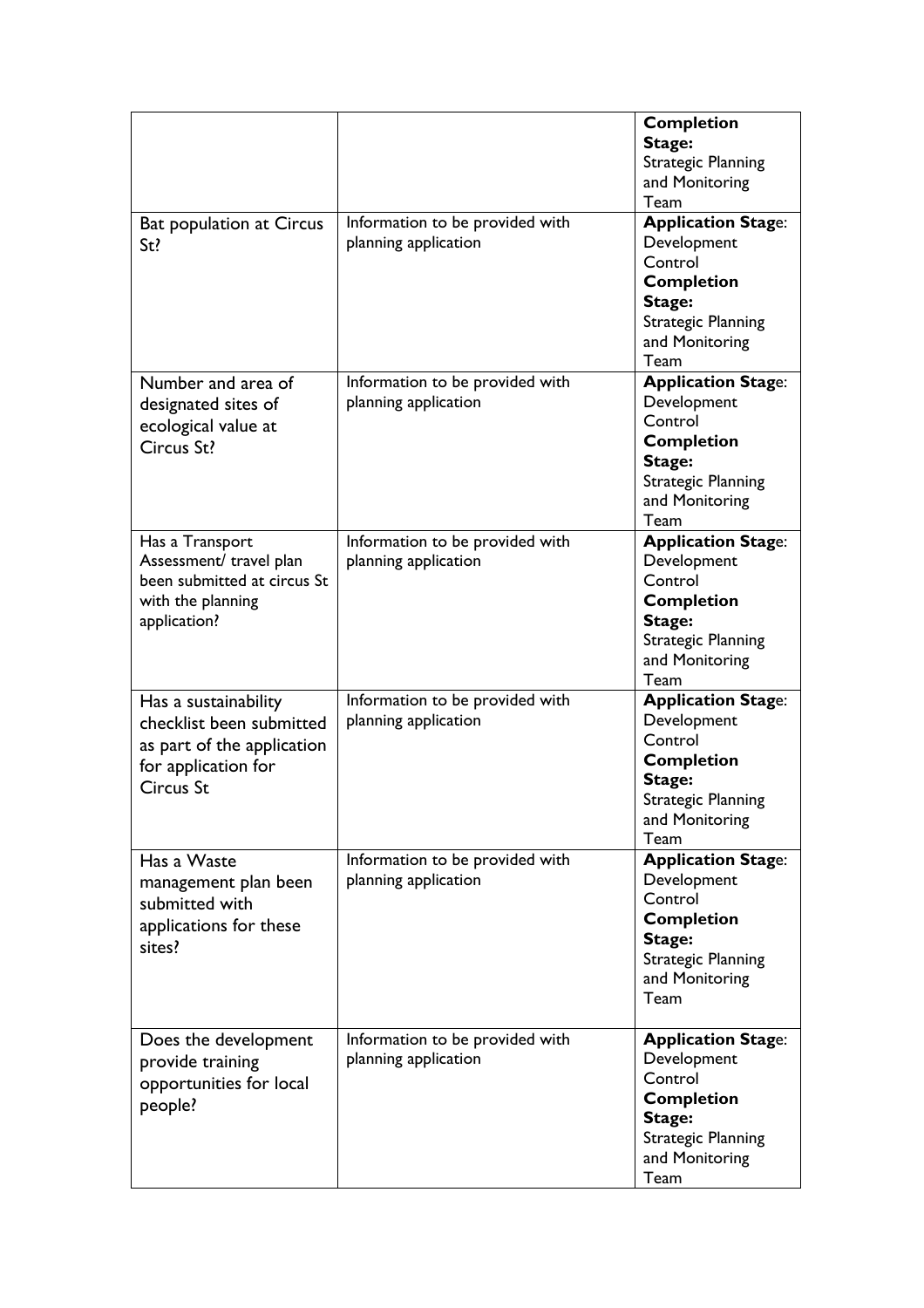| <b>Prior to Application and Completion Stage</b>                                                                                                                                                                                                           |                                                                                   |                                                                                        |
|------------------------------------------------------------------------------------------------------------------------------------------------------------------------------------------------------------------------------------------------------------|-----------------------------------------------------------------------------------|----------------------------------------------------------------------------------------|
| The % of people who think<br>that people being attacked<br>because of the colour of<br>their skin colour, ethnic<br>origin, or religion is a very<br>big problem in their area                                                                             | Community Safety Team & Hate Crime<br>Team within Brighton & Hove City<br>Council | Monitored annually<br>at the end of financial<br>year, Starting 2006<br>and completion |
| The % of residents who<br>think that for their local<br>area, over the past three<br>years, community activities<br>have got better or stayed<br>the same                                                                                                  | Community Safety Team & Hate Crime<br>Team within Brighton & Hove City<br>Council | Monitored annually<br>at the end of financial<br>year, Starting 2006<br>and completion |
| The % of residents who<br>said they feel safe after<br>dark in their area?                                                                                                                                                                                 | Community Safety Team & Hate Crime<br>Team within Brighton & Hove City<br>Council | Monitored annually<br>at the end of financial<br>year, Starting 2006<br>and completion |
| % of residents that feel<br>safe in their area during<br>day?                                                                                                                                                                                              | Community Safety Team & Hate Crime<br>Team within Brighton & Hove City<br>Council | Monitored annually<br>at the end of financial<br>year, Starting 2006<br>and completion |
| The % of residents who<br>think that a) vandalism,<br>graffiti and other<br>deliberate damage to<br>property or vehicles, b)<br>people using or dealing<br>drugs, and c) people<br>being rowdy or drunk in<br>public spaces is a<br>problem in their area? | Community Safety Team & Hate Crime<br>Team within Brighton & Hove City<br>Council | Monitored annually<br>at the end of financial<br>year, Starting 2006<br>and completion |
| <b>Completion Stage</b>                                                                                                                                                                                                                                    |                                                                                   |                                                                                        |
| Percentage of affordable<br>housing developed on<br>Circus St?                                                                                                                                                                                             | Strategic Planning and Monitoring Team<br>within Brighton & Hove City Council     | Monitored after<br>completion                                                          |
| % Of new homes built<br>to the 'excellent'<br><b>BREEAM</b> standard at<br>Circus St development<br>sites?                                                                                                                                                 | Strategic Planning and Monitoring Team<br>within Brighton & Hove City Council     | Monitored after<br>completion                                                          |
| Mix of housing types at<br>Circus St                                                                                                                                                                                                                       | Strategic Planning and Monitoring Team<br>within Brighton & Hove City Council     | Monitored after<br>completion                                                          |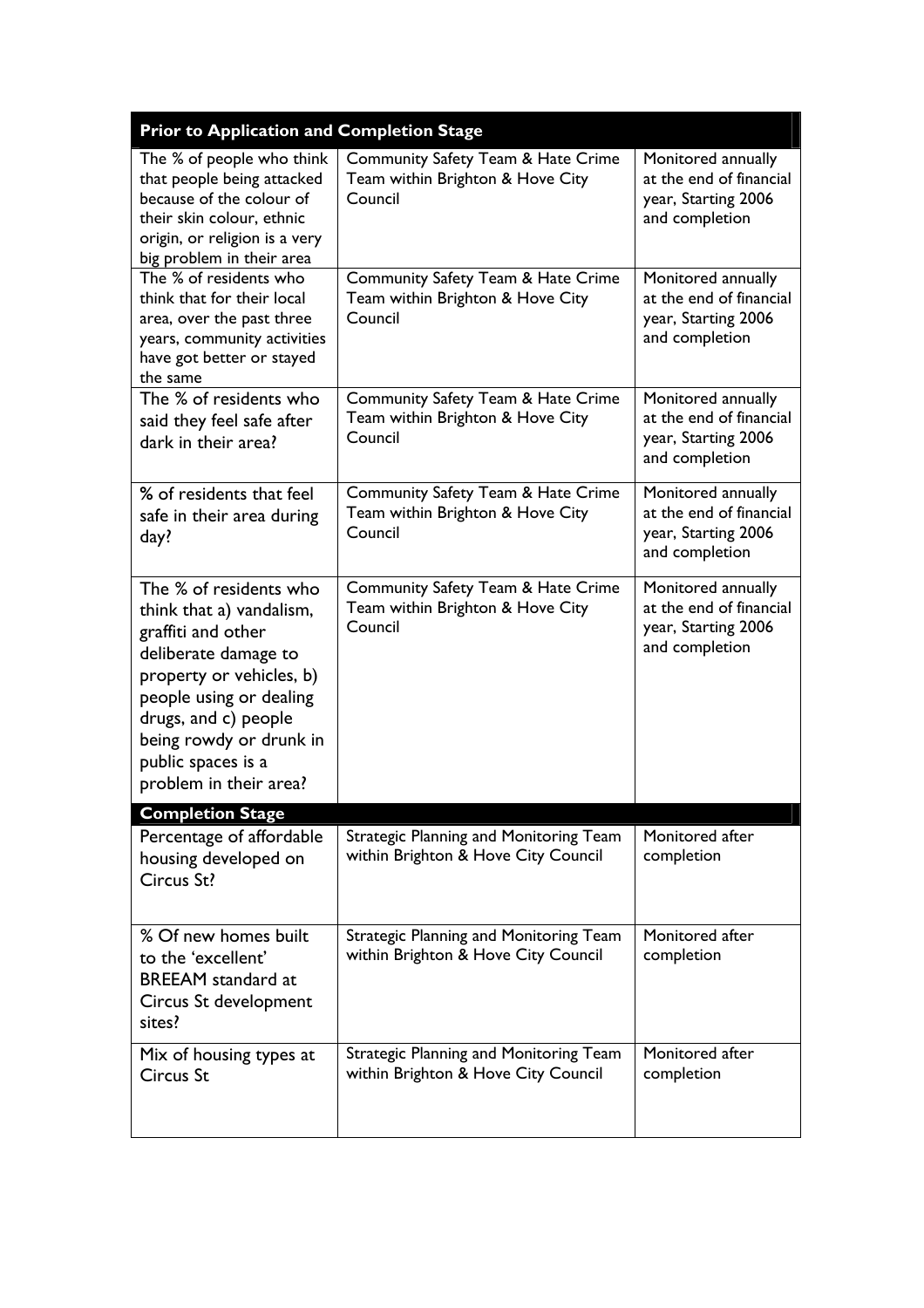| % Of new developments<br>at Circus St that<br>incorporated water<br>efficiency measures? And<br>were targets met that<br>were set out in the SPD?                                 | Strategic Planning and Monitoring Team<br>within Brighton & Hove City Council                                        | Monitored after<br>completion               |
|-----------------------------------------------------------------------------------------------------------------------------------------------------------------------------------|----------------------------------------------------------------------------------------------------------------------|---------------------------------------------|
| % Of new homes built<br>to the 'very good'<br>EcoHomes standard at<br>Circus St development<br>sites?                                                                             | Strategic Planning and Monitoring Team<br>within Brighton & Hove City Council                                        | Monitored after<br>completion               |
| Are new residential<br>developments within 30<br>minutes public transport<br>time of a GP, hospital,<br>primary and secondary<br>school, employment and a<br>major retail centre? | Strategic Planning and Monitoring Team<br>within Brighton & Hove City Council                                        | Monitored after<br>completion               |
| Area of green space per                                                                                                                                                           | Strategic Planning and Monitoring Team                                                                               | Monitored after                             |
| population Circus St<br>% Of new developments<br>at Circus St? That<br>enhance biodiversity, i.e.<br>'green roofs' open space,<br>greenways, and green<br>corridors.              | within Brighton & Hove City Council<br>Strategic Planning and Monitoring Team<br>within Brighton & Hove City Council | completion<br>Monitored after<br>completion |
| Is Circus St within an air<br>quality management<br>area?                                                                                                                         | Strategic Planning and Monitoring Team<br>within Brighton & Hove City Council                                        | Monitored after<br>completion               |
| Has a green/staff travel<br>plan been submitted or<br>is it a condition of<br>development?                                                                                        | Strategic Planning and Monitoring Team<br>within Brighton & Hove City Council                                        | Monitored after<br>completion               |
| Have all new<br>developments at Circus<br>St incorporated a<br>reduction in CO <sub>2</sub><br>emissions and reached<br>targets set in SPD?                                       | Strategic Planning and Monitoring Team<br>within Brighton & Hove City Council                                        | Monitored after<br>completion               |
| Is a % of power<br>generated on site<br>through renewables as<br>per targets set in SPD?                                                                                          | Strategic Planning and Monitoring Team<br>within Brighton & Hove City Council                                        | Monitored after<br>completion               |